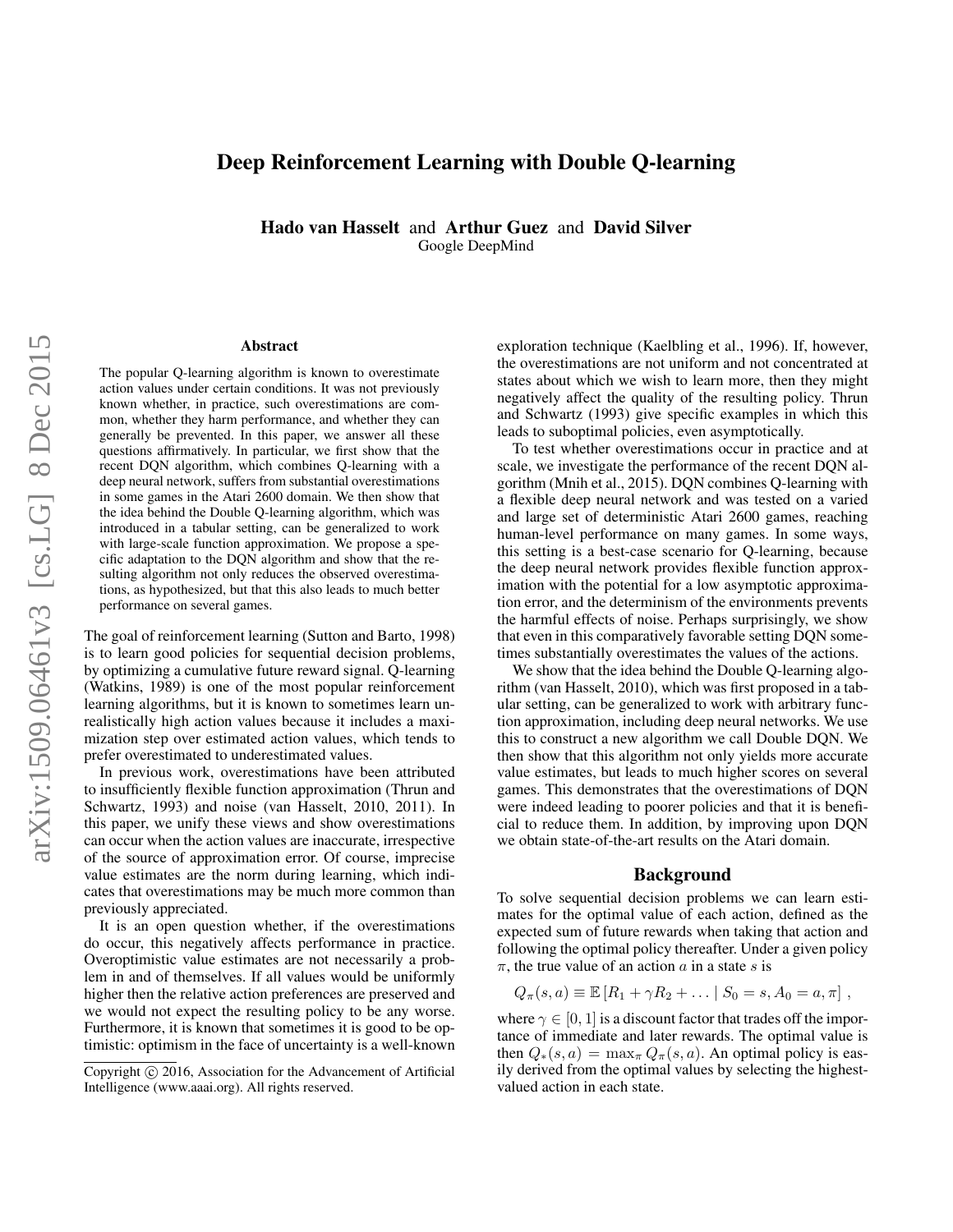Estimates for the optimal action values can be learned using Q-learning (Watkins, 1989), a form of temporal difference learning (Sutton, 1988). Most interesting problems are too large to learn all action values in all states separately. Instead, we can learn a parameterized value function  $Q(s, a; \theta_t)$ . The standard Q-learning update for the parameters after taking action  $A_t$  in state  $S_t$  and observing the immediate reward  $R_{t+1}$  and resulting state  $S_{t+1}$  is then

$$
\boldsymbol{\theta}_{t+1} = \boldsymbol{\theta}_t + \alpha (Y_t^Q - Q(S_t, A_t; \boldsymbol{\theta}_t)) \nabla_{\boldsymbol{\theta}_t} Q(S_t, A_t; \boldsymbol{\theta}_t) .
$$
 (1)

where  $\alpha$  is a scalar step size and the target  $Y_t^{\mathbb{Q}}$  is defined as

$$
Y_t^Q \equiv R_{t+1} + \gamma \max_a Q(S_{t+1}, a; \theta_t).
$$
 (2)

This update resembles stochastic gradient descent, updating the current value  $Q(S_t, A_t; \theta_t)$  towards a target value  $Y_t^Q$ .

## Deep Q Networks

A deep Q network (DQN) is a multi-layered neural network that for a given state  $s$  outputs a vector of action values  $Q(s, \cdot; \theta)$ , where  $\theta$  are the parameters of the network. For an n-dimensional state space and an action space containing m actions, the neural network is a function from  $\mathbb{R}^n$  to  $\mathbb{R}^{\overline{m}}$ . Two important ingredients of the DQN algorithm as proposed by Mnih et al. (2015) are the use of a target network, and the use of experience replay. The target network, with parameters  $\theta^-$ , is the same as the online network except that its parameters are copied every  $\tau$  steps from the online network, so that then  $\theta_t^- = \theta_t$ , and kept fixed on all other steps. The target used by DQN is then

$$
Y_t^{\text{DQN}} \equiv R_{t+1} + \gamma \max_a Q(S_{t+1}, a; \theta_t^{-}). \tag{3}
$$

For the experience replay (Lin, 1992), observed transitions are stored for some time and sampled uniformly from this memory bank to update the network. Both the target network and the experience replay dramatically improve the performance of the algorithm (Mnih et al., 2015).

## Double Q-learning

The max operator in standard Q-learning and DQN, in (2) and (3), uses the same values both to select and to evaluate an action. This makes it more likely to select overestimated values, resulting in overoptimistic value estimates. To prevent this, we can decouple the selection from the evaluation. This is the idea behind Double Q-learning (van Hasselt, 2010).

In the original Double Q-learning algorithm, two value functions are learned by assigning each experience randomly to update one of the two value functions, such that there are two sets of weights,  $\theta$  and  $\theta'$ . For each update, one set of weights is used to determine the greedy policy and the other to determine its value. For a clear comparison, we can first untangle the selection and evaluation in Q-learning and rewrite its target (2) as

$$
Y_t^Q = R_{t+1} + \gamma Q(S_{t+1}, \underset{a}{\operatorname{argmax}} Q(S_{t+1}, a; \theta_t); \theta_t).
$$

The Double Q-learning error can then be written as

$$
Y_t^{\text{DoubleQ}} \equiv R_{t+1} + \gamma Q(S_{t+1}, \underset{a}{\text{argmax}} Q(S_{t+1}, a; \theta_t); \theta'_t) \tag{4}
$$

Notice that the selection of the action, in the argmax, is still due to the online weights  $\theta_t$ . This means that, as in Olearning, we are still estimating the value of the greedy policy according to the current values, as defined by  $\theta_t$ . However, we use the second set of weights  $\theta'_t$  to fairly evaluate the value of this policy. This second set of weights can be updated symmetrically by switching the roles of  $\theta$  and  $\theta'$ .

#### Overoptimism due to estimation errors

Q-learning's overestimations were first investigated by Thrun and Schwartz (1993), who showed that if the action values contain random errors uniformly distributed in an interval  $[-\epsilon, \epsilon]$  then each target is overestimated up to  $\gamma \epsilon \frac{m-1}{m+1}$ , where  $m$  is the number of actions. In addition, Thrun and Schwartz give a concrete example in which these overestimations even asymptotically lead to sub-optimal policies, and show the overestimations manifest themselves in a small toy problem when using function approximation. Later van Hasselt (2010) argued that noise in the environment can lead to overestimations even when using tabular representation, and proposed Double Q-learning as a solution.

In this section we demonstrate more generally that estimation errors of any kind can induce an upward bias, regardless of whether these errors are due to environmental noise, function approximation, non-stationarity, or any other source. This is important, because in practice any method will incur some inaccuracies during learning, simply due to the fact that the true values are initially unknown.

The result by Thrun and Schwartz (1993) cited above gives an upper bound to the overestimation for a specific setup, but it is also possible, and potentially more interesting, to derive a lower bound.

Theorem 1. *Consider a state* s *in which all the true optimal action values are equal at*  $Q_*(s, a) = V_*(s)$  *for some*  $V_*(s)$ *.* Let  $Q_t$  be arbitrary value estimates that are on the whole unbiased in the sense that  $\sum_a (Q_t(s,a) - V_*(s)) = 0$ , but that *are not all correct, such that*  $\frac{1}{m} \sum_a (Q_t(s, a) - V_*(s))^2 = C$ *for some*  $C > 0$ *, where*  $m \geq 2$  *is the number of actions in s. Under these conditions,*  $\max_a Q_t(s, a) \ge V_*(s) + \sqrt{\frac{C}{m-1}}$ . *This lower bound is tight. Under the same conditions, the lower bound on the absolute error of the Double Q-learning estimate is zero. (Proof in appendix.)*

Note that we did not need to assume that estimation errors for different actions are independent. This theorem shows that even if the value estimates are on average correct, estimation errors of any source can drive the estimates up and away from the true optimal values.

The lower bound in Theorem 1 decreases with the number of actions. This is an artifact of considering the lower bound, which requires very specific values to be attained. More typically, the overoptimism increases with the number of actions as shown in Figure 1. Q-learning's overestimations there indeed increase with the number of actions,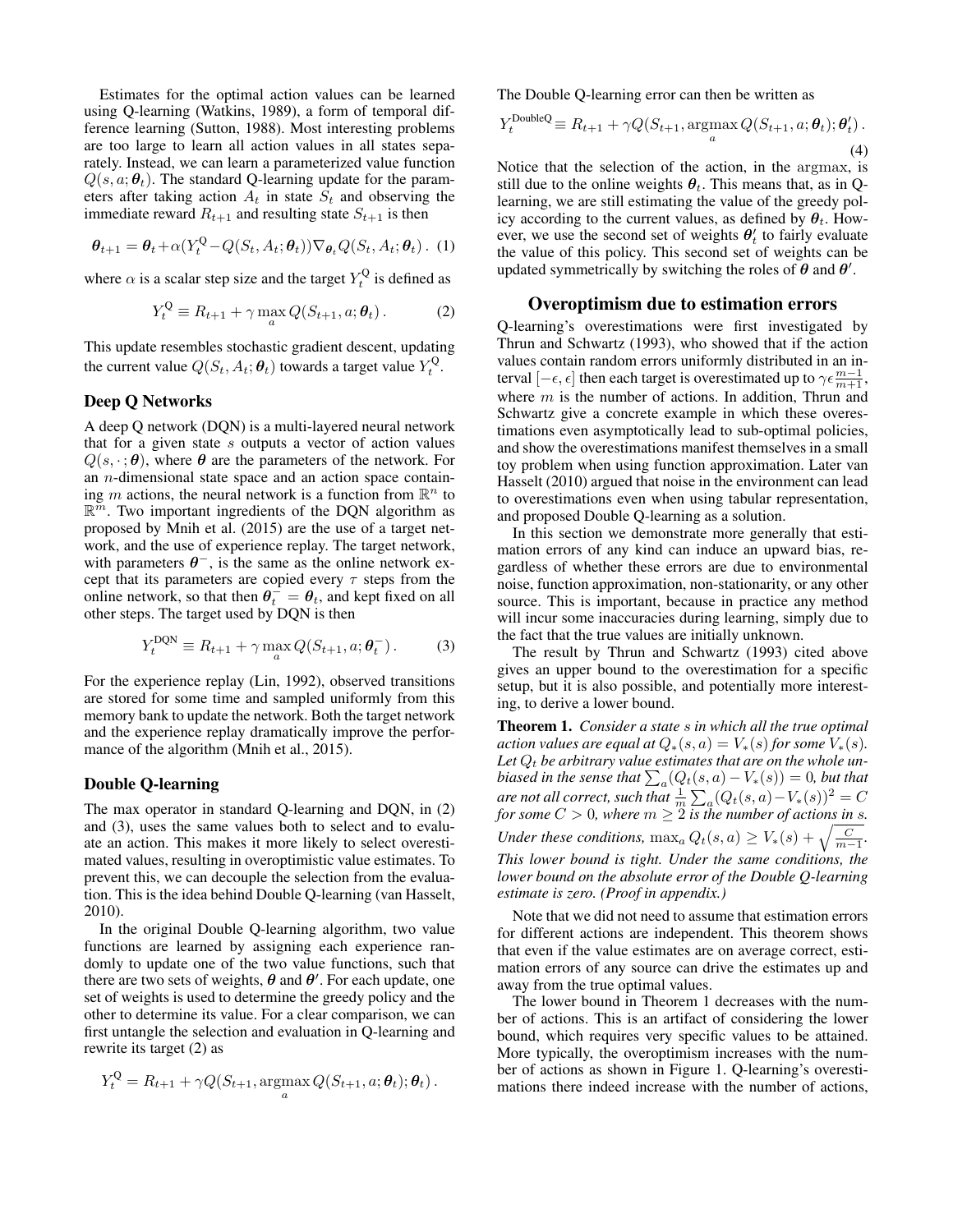

Figure 1: The orange bars show the bias in a single Qlearning update when the action values are  $Q(s, a)$  =  $V_*(s) + \epsilon_a$  and the errors  $\{\epsilon_a\}_{a=1}^m$  are independent standard normal random variables. The second set of action values  $Q'$ , used for the blue bars, was generated identically and independently. All bars are the average of 100 repetitions.

while Double Q-learning is unbiased. As another example, if for all actions  $Q_*(s, a) = V_*(s)$  and the estimation errors  $Q_t(s, a) - V_*(s)$  are uniformly random in [-1, 1], then the overoptimism is  $\frac{m-1}{m+1}$ . (Proof in appendix.)

We now turn to function approximation and consider a real-valued continuous state space with 10 discrete actions in each state. For simplicity, the true optimal action values in this example depend only on state so that in each state all actions have the same true value. These true values are shown in the left column of plots in Figure 2 (purple lines) and are defined as either  $Q_*(s, a) = \sin(s)$  (top row) or  $Q_*(s, a) = 2 \exp(-s^2)$  (middle and bottom rows). The left plots also show an approximation for a single action (green lines) as a function of state as well as the samples the estimate is based on (green dots). The estimate is a  $d$ -degree polynomial that is fit to the true values at sampled states, where  $d = 6$  (top and middle rows) or  $d = 9$  (bottom row). The samples match the true function exactly: there is no noise and we assume we have ground truth for the action value on these sampled states. The approximation is inexact even on the sampled states for the top two rows because the function approximation is insufficiently flexible. In the bottom row, the function is flexible enough to fit the green dots, but this reduces the accuracy in unsampled states. Notice that the sampled states are spaced further apart near the left side of the left plots, resulting in larger estimation errors. In many ways this is a typical learning setting, where at each point in time we only have limited data.

The middle column of plots in Figure 2 shows estimated action value functions for all 10 actions (green lines), as functions of state, along with the maximum action value in each state (black dashed line). Although the true value function is the same for all actions, the approximations differ because we have supplied different sets of sampled states.<sup>1</sup> The maximum is often higher than the ground truth shown in purple on the left. This is confirmed in the right plots, which shows the difference between the black and purple curves in orange. The orange line is almost always positive,

indicating an upward bias. The right plots also show the estimates from Double Q-learning in blue<sup>2</sup>, which are on average much closer to zero. This demonstrates that Double Qlearning indeed can successfully reduce the overoptimism of Q-learning.

The different rows in Figure 2 show variations of the same experiment. The difference between the top and middle rows is the true value function, demonstrating that overestimations are not an artifact of a specific true value function. The difference between the middle and bottom rows is the flexibility of the function approximation. In the left-middle plot, the estimates are even incorrect for some of the sampled states because the function is insufficiently flexible. The function in the bottom-left plot is more flexible but this causes higher estimation errors for unseen states, resulting in higher overestimations. This is important because flexible parametric function approximators are often employed in reinforcement learning (see, e.g., Tesauro 1995; Sallans and Hinton 2004; Riedmiller 2005; Mnih et al. 2015).

In contrast to van Hasselt (2010) we did not use a statistical argument to find overestimations, the process to obtain Figure 2 is fully deterministic. In contrast to Thrun and Schwartz (1993), we did not rely on inflexible function approximation with irreducible asymptotic errors; the bottom row shows that a function that is flexible enough to cover all samples leads to high overestimations. This indicates that the overestimations can occur quite generally.

In the examples above, overestimations occur even when assuming we have samples of the *true* action value at certain states. The value estimates can further deteriorate if we bootstrap off of action values that are already overoptimistic, since this causes overestimations to propagate throughout our estimates. Although *uniformly* overestimating values might not hurt the resulting policy, in practice overestimation errors will differ for different states and actions. Overestimation combined with bootstrapping then has the pernicious effect of propagating the wrong relative information about which states are more valuable than others, directly affecting the quality of the learned policies.

The overestimations should not be confused with optimism in the face of uncertainty (Sutton, 1990; Agrawal, 1995; Kaelbling et al., 1996; Auer et al., 2002; Brafman and Tennenholtz, 2003; Szita and Lőrincz, 2008; Strehl et al., 2009), where an exploration bonus is given to states or actions with uncertain values. Conversely, the overestimations discussed here occur only after updating, resulting in overoptimism in the face of apparent certainty. This was already observed by Thrun and Schwartz (1993), who noted that, in contrast to optimism in the face of uncertainty, these overestimations actually can impede learning an optimal policy. We will see this negative effect on policy quality confirmed later in the experiments as well: when we reduce the overestimations using Double Q-learning, the policies improve.

<sup>&</sup>lt;sup>1</sup>Each action-value function is fit with a different subset of integer states. States −6 and 6 are always included to avoid extrapolations, and for each action two adjacent integers are missing: for action  $a_1$  states  $-5$  and  $-4$  are not sampled, for  $a_2$  states  $-4$  and −3 are not sampled, and so on. This causes the estimated values to differ.

<sup>&</sup>lt;sup>2</sup>We arbitrarily used the samples of action  $a_{i+5}$  (for  $i \leq 5$ ) or  $a_{i-5}$  (for  $i > 5$ ) as the second set of samples for the double estimator of action  $a_i$ .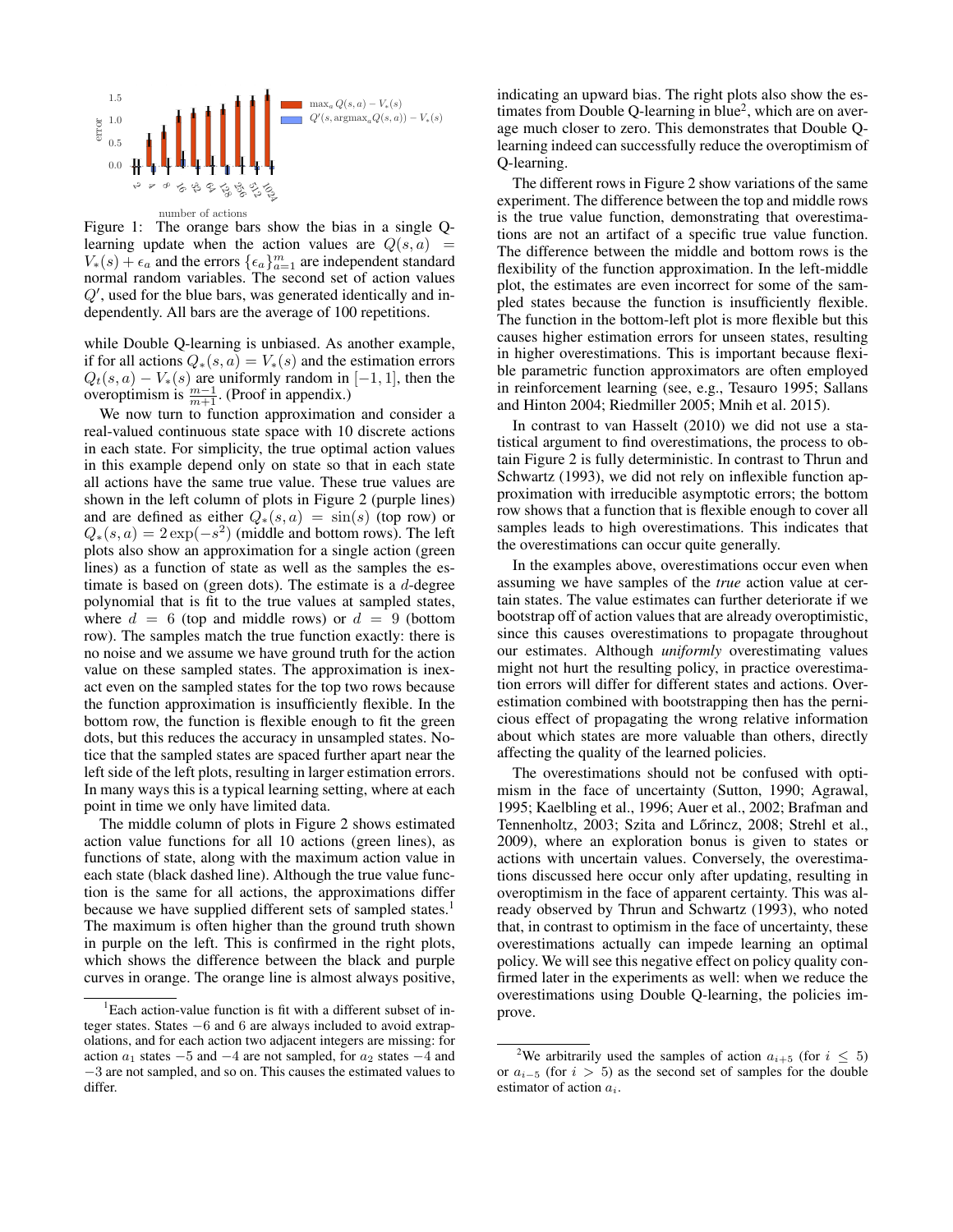

Figure 2: Illustration of overestimations during learning. In each state (x-axis), there are 10 actions. The **left column** shows the true values  $V_*(s)$  (purple line). All true action values are defined by  $Q_*(s, a) = V_*(s)$ . The green line shows estimated values  $Q(s, a)$  for one action as a function of state, fitted to the true value at several sampled states (green dots). The **middle column** plots show all the estimated values (green), and the maximum of these values (dashed black). The maximum is higher than the true value (purple, left plot) almost everywhere. The right column plots shows the difference in orange. The blue line in the right plots is the estimate used by Double Q-learning with a second set of samples for each state. The blue line is much closer to zero, indicating less bias. The three rows correspond to different true functions (left, purple) or capacities of the fitted function (left, green). (Details in the text)

## Double DQN

The idea of Double Q-learning is to reduce overestimations by decomposing the max operation in the target into action selection and action evaluation. Although not fully decoupled, the target network in the DQN architecture provides a natural candidate for the second value function, without having to introduce additional networks. We therefore propose to evaluate the greedy policy according to the online network, but using the target network to estimate its value. In reference to both Double Q-learning and DQN, we refer to the resulting algorithm as Double DQN. Its update is the same as for DQN, but replacing the target  $Y_t^{\text{DQN}}$  with

$$
Y_t^{\text{DoubleDQN}} \equiv R_{t+1} + \gamma Q(S_{t+1}, \operatorname*{argmax}_a Q(S_{t+1}, a; \theta_t), \theta_t^{-}).
$$

In comparison to Double Q-learning (4), the weights of the second network  $\theta'_t$  are replaced with the weights of the target network  $\theta_t^-$  for the evaluation of the current greedy policy. The update to the target network stays unchanged from DQN, and remains a periodic copy of the online network.

This version of Double DQN is perhaps the minimal possible change to DQN towards Double Q-learning. The goal is to get most of the benefit of Double Q-learning, while keeping the rest of the DQN algorithm intact for a fair comparison, and with minimal computational overhead.

#### Empirical results

In this section, we analyze the overestimations of DQN and show that Double DQN improves over DQN both in terms of value accuracy and in terms of policy quality. To further test the robustness of the approach we additionally evaluate the algorithms with random starts generated from expert human trajectories, as proposed by Nair et al. (2015).

Our testbed consists of Atari 2600 games, using the Arcade Learning Environment (Bellemare et al., 2013). The

goal is for a single algorithm, with a fixed set of hyperparameters, to learn to play each of the games separately from interaction given only the screen pixels as input. This is a demanding testbed: not only are the inputs high-dimensional, the game visuals and game mechanics vary substantially between games. Good solutions must therefore rely heavily on the learning algorithm — it is not practically feasible to overfit the domain by relying only on tuning.

We closely follow the experimental setting and network architecture outlined by Mnih et al. (2015). Briefly, the network architecture is a convolutional neural network (Fukushima, 1988; LeCun et al., 1998) with 3 convolution layers and a fully-connected hidden layer (approximately 1.5M parameters in total). The network takes the last four frames as input and outputs the action value of each action. On each game, the network is trained on a single GPU for 200M frames, or approximately 1 week.

### Results on overoptimism

Figure 3 shows examples of DQN's overestimations in six Atari games. DQN and Double DQN were both trained under the exact conditions described by Mnih et al. (2015). DQN is consistently and sometimes vastly overoptimistic about the value of the current greedy policy, as can be seen by comparing the orange learning curves in the top row of plots to the straight orange lines, which represent the actual discounted value of the best learned policy. More precisely, the (averaged) value estimates are computed regularly during training with full evaluation phases of length  $T = 125,000$  steps as

$$
\frac{1}{T} \sum_{t=1}^T \operatorname{argmax}_a Q(S_t, a; \boldsymbol{\theta}).
$$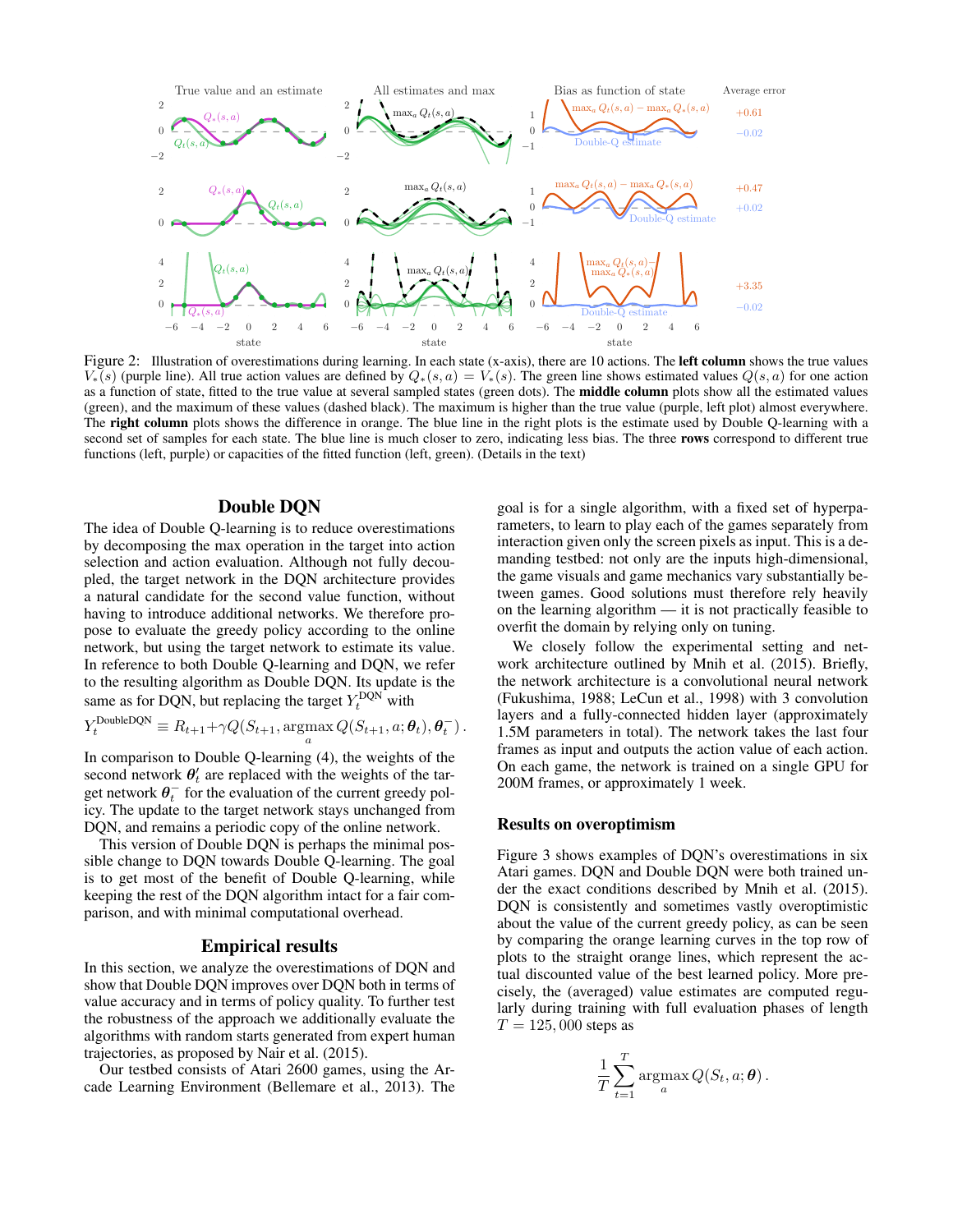

Figure 3: The top and middle rows show value estimates by DQN (orange) and Double DQN (blue) on six Atari games. The results are obtained by running DQN and Double DQN with 6 different random seeds with the hyper-parameters employed by Mnih et al. (2015). The darker line shows the median over seeds and we average the two extreme values to obtain the shaded area (i.e., 10% and 90% quantiles with linear interpolation). The straight horizontal orange (for DQN) and blue (for Double DQN) lines in the top row are computed by running the corresponding agents after learning concluded, and averaging the actual discounted return obtained from each visited state. These straight lines would match the learning curves at the right side of the plots if there is no bias. The **middle** row shows the value estimates (in log scale) for two games in which DQN's overoptimism is quite extreme. The bottom row shows the detrimental effect of this on the score achieved by the agent as it is evaluated during training: the scores drop when the overestimations begin. Learning with Double DQN is much more stable.

The ground truth averaged values are obtained by running the best learned policies for several episodes and computing the actual cumulative rewards. Without overestimations we would expect these quantities to match up (i.e., the curve to match the straight line at the right of each plot). Instead, the learning curves of DQN consistently end up much higher than the true values. The learning curves for Double DQN, shown in blue, are much closer to the blue straight line representing the true value of the final policy. Note that the blue straight line is often higher than the orange straight line. This indicates that Double DQN does not just produce more accurate value estimates but also better policies.

More extreme overestimations are shown in the middle two plots, where DQN is highly unstable on the games Asterix and Wizard of Wor. Notice the log scale for the values on the y-axis. The bottom two plots shows the corresponding scores for these two games. Notice that the increases in value estimates for DQN in the middle plots coincide with decreasing scores in bottom plots. Again, this indicates that the overestimations are harming the quality of the resulting policies. If seen in isolation, one might perhaps be tempted to think the observed instability is related to inherent instability problems of off-policy learning with function approximation (Baird, 1995; Tsitsiklis and Van Roy, 1997; Sutton et al., 2008; Maei, 2011; Sutton et al., 2015). However, we see that learning is much more stable with Double DQN,

|        | DON     | Double DON |
|--------|---------|------------|
| Median | 93.5%   | 114.7%     |
| Mean   | 241.1\% | 330.3%     |

Table 1: Summary of normalized performance up to 5 minutes of play on 49 games. Results for DQN are from Mnih et al. (2015)

suggesting that the cause for these instabilities is in fact Qlearning's overoptimism. Figure 3 only shows a few examples, but overestimations were observed for DQN in all 49 tested Atari games, albeit in varying amounts.

### Quality of the learned policies

Overoptimism does not always adversely affect the quality of the learned policy. For example, DQN achieves optimal behavior in Pong despite slightly overestimating the policy value. Nevertheless, reducing overestimations can significantly benefit the stability of learning; we see clear examples of this in Figure 3. We now assess more generally how much Double DQN helps in terms of policy quality by evaluating on all 49 games that DQN was tested on.

As described by Mnih et al. (2015) each evaluation episode starts by executing a special no-op action that does not affect the environment up to 30 times, to provide different starting points for the agent. Some exploration during evaluation provides additional randomization. For Double DQN we used the exact same hyper-parameters as for DQN,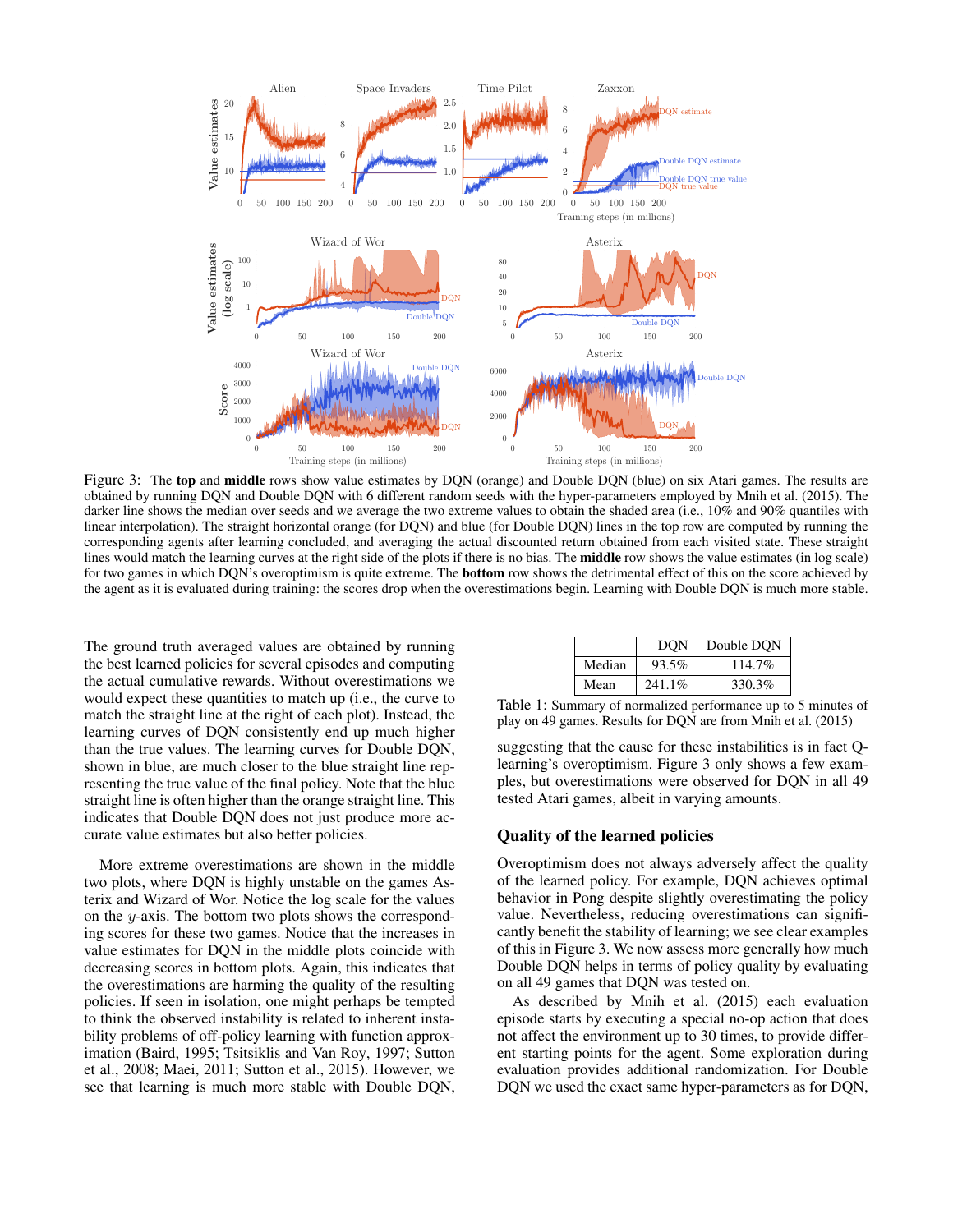|        | DON    | Double DON | Double DON (tuned) |
|--------|--------|------------|--------------------|
| Median | 47.5%  | 88.4%      | 116.7%             |
| Mean   | 122.0% | 273.1\%    | 475.2%             |

Table 2: Summary of normalized performance up to 30 minutes of play on 49 games with human starts. Results for DQN are from Nair et al. (2015).

to allow for a controlled experiment focused just on reducing overestimations. The learned policies are evaluated for 5 mins of emulator time (18,000 frames) with an  $\epsilon$ greedy policy where  $\epsilon = 0.05$ . The scores are averaged over 100 episodes. The only difference between Double DQN and DQN is the target, using  $Y_t^{\text{DoubleDQN}}$  rather than  $Y^{\text{DQN}}$ . This evaluation is somewhat adversarial, as the used hyperparameters were tuned for DQN but not for Double DQN.

To obtain summary statistics across games, we normalize the score for each game as follows:

$$
score_{normalized} = \frac{score_{agent} - score_{random}}{score_{human} - score_{random}}.\tag{5}
$$

The 'random' and 'human' scores are the same as used by Mnih et al. (2015), and are given in the appendix.

Table 1, under no ops, shows that on the whole Double DQN clearly improves over DQN. A detailed comparison (in appendix) shows that there are several games in which Double DQN greatly improves upon DQN. Noteworthy examples include Road Runner (from 233% to 617%), Asterix (from 70% to 180%), Zaxxon (from 54% to 111%), and Double Dunk (from 17% to 397%).

The Gorila algorithm (Nair et al., 2015), which is a massively distributed version of DQN, is not included in the table because the architecture and infrastructure is sufficiently different to make a direct comparison unclear. For completeness, we note that Gorila obtained median and mean normalized scores of 96% and 495%, respectively.

#### Robustness to Human starts

One concern with the previous evaluation is that in deterministic games with a unique starting point the learner could potentially learn to remember sequences of actions without much need to generalize. While successful, the solution would not be particularly robust. By testing the agents from various starting points, we can test whether the found solutions generalize well, and as such provide a challenging testbed for the learned polices (Nair et al., 2015).

We obtained 100 starting points sampled for each game from a human expert's trajectory, as proposed by Nair et al. (2015). We start an evaluation episode from each of these starting points and run the emulator for up to 108,000 frames (30 mins at 60Hz including the trajectory before the starting point). Each agent is only evaluated on the rewards accumulated after the starting point.

For this evaluation we include a tuned version of Double DQN. Some tuning is appropriate because the hyperparameters were tuned for DQN, which is a different algorithm. For the tuned version of Double DQN, we increased the number of frames between each two copies of the target network from 10,000 to 30,000, to reduce overestimations further because immediately after each switch DQN and Double DQN



Figure 4: Normalized scores on 57 Atari games, tested for 100 episodes per game with human starts. Compared to Mnih et al. (2015), eight games additional games were tested. These are indicated with stars and a bold font.

both revert to Q-learning. In addition, we reduced the exploration during learning from  $\epsilon = 0.1$  to  $\epsilon = 0.01$ , and then used  $\epsilon = 0.001$  during evaluation. Finally, the tuned version uses a single shared bias for all action values in the top layer of the network. Each of these changes improved performance and together they result in clearly better results.<sup>3</sup>

Table 2 reports summary statistics for this evaluation on the 49 games from Mnih et al. (2015). Double DQN obtains clearly higher median and mean scores. Again Gorila DQN (Nair et al., 2015) is not included in the table, but for completeness note it obtained a median of 78% and a mean of 259%. Detailed results, plus results for an additional 8 games, are available in Figure 4 and in the appendix. On several games the improvements from DQN to Double DQN are striking, in some cases bringing scores much closer to

<sup>&</sup>lt;sup>3</sup>Except for Tennis, where the lower  $\epsilon$  during training seemed to hurt rather than help.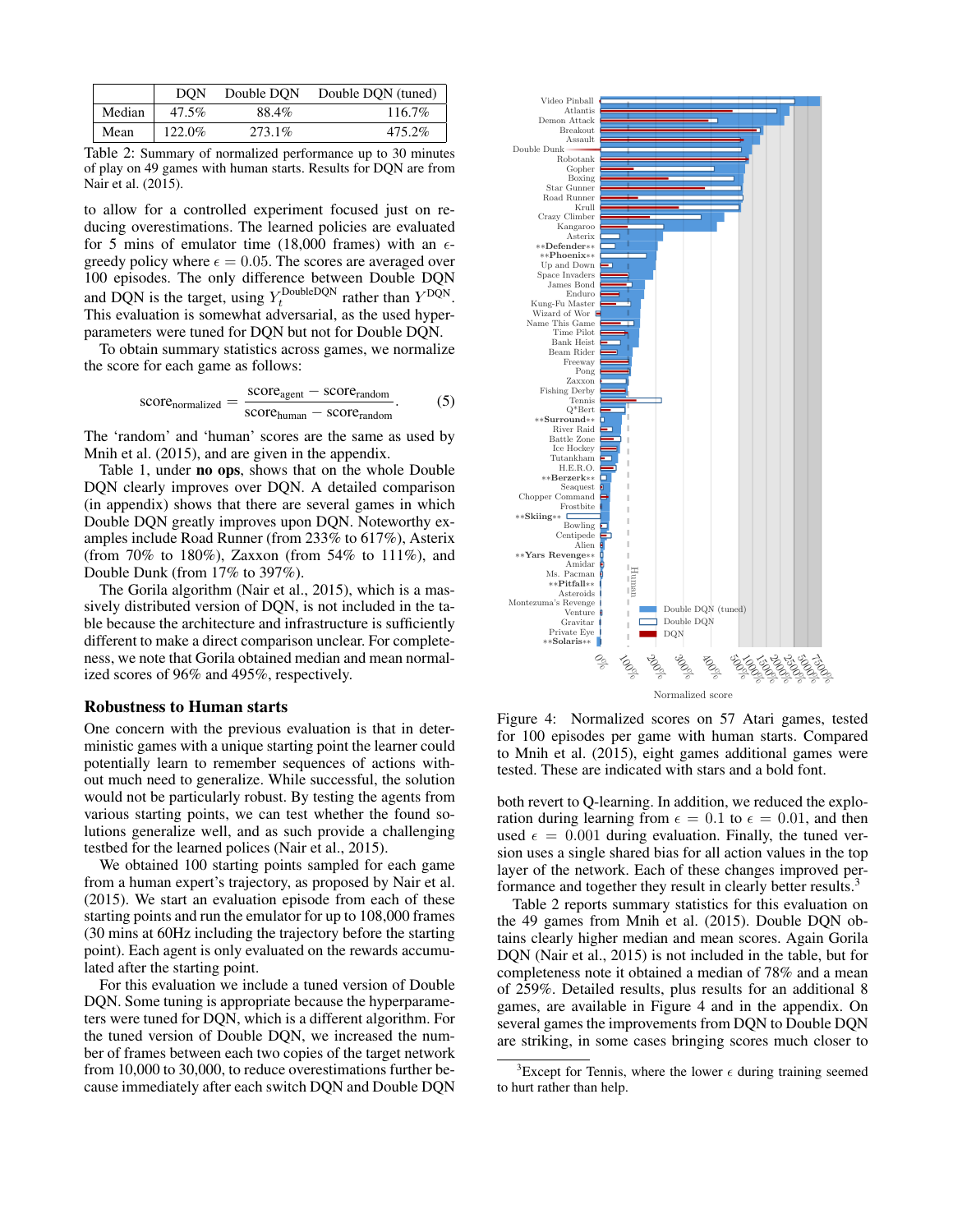human, or even surpassing these.

Double DQN appears more robust to this more challenging evaluation, suggesting that appropriate generalizations occur and that the found solutions do not exploit the determinism of the environments. This is appealing, as it indicates progress towards finding general solutions rather than a deterministic sequence of steps that would be less robust.

## **Discussion**

This paper has five contributions. First, we have shown why Q-learning can be overoptimistic in large-scale problems, even if these are deterministic, due to the inherent estimation errors of learning. Second, by analyzing the value estimates on Atari games we have shown that these overestimations are more common and severe in practice than previously acknowledged. Third, we have shown that Double Q-learning can be used at scale to successfully reduce this overoptimism, resulting in more stable and reliable learning. Fourth, we have proposed a specific implementation called Double DQN, that uses the existing architecture and deep neural network of the DQN algorithm without requiring additional networks or parameters. Finally, we have shown that Double DQN finds better policies, obtaining new state-ofthe-art results on the Atari 2600 domain.

#### Acknowledgments

We would like to thank Tom Schaul, Volodymyr Mnih, Marc Bellemare, Thomas Degris, Georg Ostrovski, and Richard Sutton for helpful comments, and everyone at Google Deep-Mind for a constructive research environment.

#### References

- R. Agrawal. Sample mean based index policies with O(log n) regret for the multi-armed bandit problem. *Advances in Applied Probability*, pages 1054–1078, 1995.
- P. Auer, N. Cesa-Bianchi, and P. Fischer. Finite-time analysis of the multiarmed bandit problem. *Machine learning*, 47(2-3):235– 256, 2002.
- L. Baird. Residual algorithms: Reinforcement learning with function approximation. In *Machine Learning: Proceedings of the Twelfth International Conference*, pages 30–37, 1995.
- M. G. Bellemare, Y. Naddaf, J. Veness, and M. Bowling. The arcade learning environment: An evaluation platform for general agents. *J. Artif. Intell. Res. (JAIR)*, 47:253–279, 2013.
- R. I. Brafman and M. Tennenholtz. R-max-a general polynomial time algorithm for near-optimal reinforcement learning. *The Journal of Machine Learning Research*, 3:213–231, 2003.
- K. Fukushima. Neocognitron: A hierarchical neural network capable of visual pattern recognition. *Neural networks*, 1(2):119– 130, 1988.
- L. P. Kaelbling, M. L. Littman, and A. W. Moore. Reinforcement learning: A survey. *Journal of Artificial Intelligence Research*, 4:237–285, 1996.
- Y. LeCun, L. Bottou, Y. Bengio, and P. Haffner. Gradient-based learning applied to document recognition. *Proceedings of the IEEE*, 86(11):2278–2324, 1998.
- L. Lin. Self-improving reactive agents based on reinforcement learning, planning and teaching. *Machine learning*, 8(3):293– 321, 1992.
- H. R. Maei. *Gradient temporal-difference learning algorithms*. PhD thesis, University of Alberta, 2011.
- V. Mnih, K. Kavukcuoglu, D. Silver, A. A. Rusu, J. Veness, M. G. Bellemare, A. Graves, M. Riedmiller, A. K. Fidjeland, G. Ostrovski, S. Petersen, C. Beattie, A. Sadik, I. Antonoglou, H. King, D. Kumaran, D. Wierstra, S. Legg, and D. Hassabis. Humanlevel control through deep reinforcement learning. *Nature*, 518 (7540):529–533, 2015.
- A. Nair, P. Srinivasan, S. Blackwell, C. Alcicek, R. Fearon, A. D. Maria, V. Panneershelvam, M. Suleyman, C. Beattie, S. Petersen, S. Legg, V. Mnih, K. Kavukcuoglu, and D. Silver. Massively parallel methods for deep reinforcement learning. In *Deep Learning Workshop, ICML*, 2015.
- M. Riedmiller. Neural fitted Q iteration first experiences with a data efficient neural reinforcement learning method. In J. Gama, R. Camacho, P. Brazdil, A. Jorge, and L. Torgo, editors, *Proceedings of the 16th European Conference on Machine Learning (ECML'05)*, pages 317–328. Springer, 2005.
- B. Sallans and G. E. Hinton. Reinforcement learning with factored states and actions. *The Journal of Machine Learning Research*, 5:1063–1088, 2004.
- A. L. Strehl, L. Li, and M. L. Littman. Reinforcement learning in finite MDPs: PAC analysis. *The Journal of Machine Learning Research*, 10:2413–2444, 2009.
- R. S. Sutton. Learning to predict by the methods of temporal differences. *Machine learning*, 3(1):9–44, 1988.
- R. S. Sutton. Integrated architectures for learning, planning, and reacting based on approximating dynamic programming. In *Proceedings of the seventh international conference on machine learning*, pages 216–224, 1990.
- R. S. Sutton and A. G. Barto. *Introduction to reinforcement learning*. MIT Press, 1998.
- R. S. Sutton, C. Szepesvári, and H. R. Maei. A convergent  $O(n)$ algorithm for off-policy temporal-difference learning with linear function approximation. *Advances in Neural Information Processing Systems 21 (NIPS-08)*, 21:1609–1616, 2008.
- R. S. Sutton, A. R. Mahmood, and M. White. An emphatic approach to the problem of off-policy temporal-difference learning. *arXiv preprint arXiv:1503.04269*, 2015.
- I. Szita and A. Lőrincz. The many faces of optimism: a unifying approach. In *Proceedings of the 25th international conference on Machine learning*, pages 1048–1055. ACM, 2008.
- G. Tesauro. Temporal difference learning and td-gammon. *Communications of the ACM*, 38(3):58–68, 1995.
- S. Thrun and A. Schwartz. Issues in using function approximation for reinforcement learning. In M. Mozer, P. Smolensky, D. Touretzky, J. Elman, and A. Weigend, editors, *Proceedings of the 1993 Connectionist Models Summer School*, Hillsdale, NJ, 1993. Lawrence Erlbaum.
- J. N. Tsitsiklis and B. Van Roy. An analysis of temporal-difference learning with function approximation. *IEEE Transactions on Automatic Control*, 42(5):674–690, 1997.
- H. van Hasselt. Double Q-learning. *Advances in Neural Information Processing Systems*, 23:2613–2621, 2010.
- H. van Hasselt. *Insights in Reinforcement Learning*. PhD thesis, Utrecht University, 2011.
- C. J. C. H. Watkins. *Learning from delayed rewards*. PhD thesis, University of Cambridge England, 1989.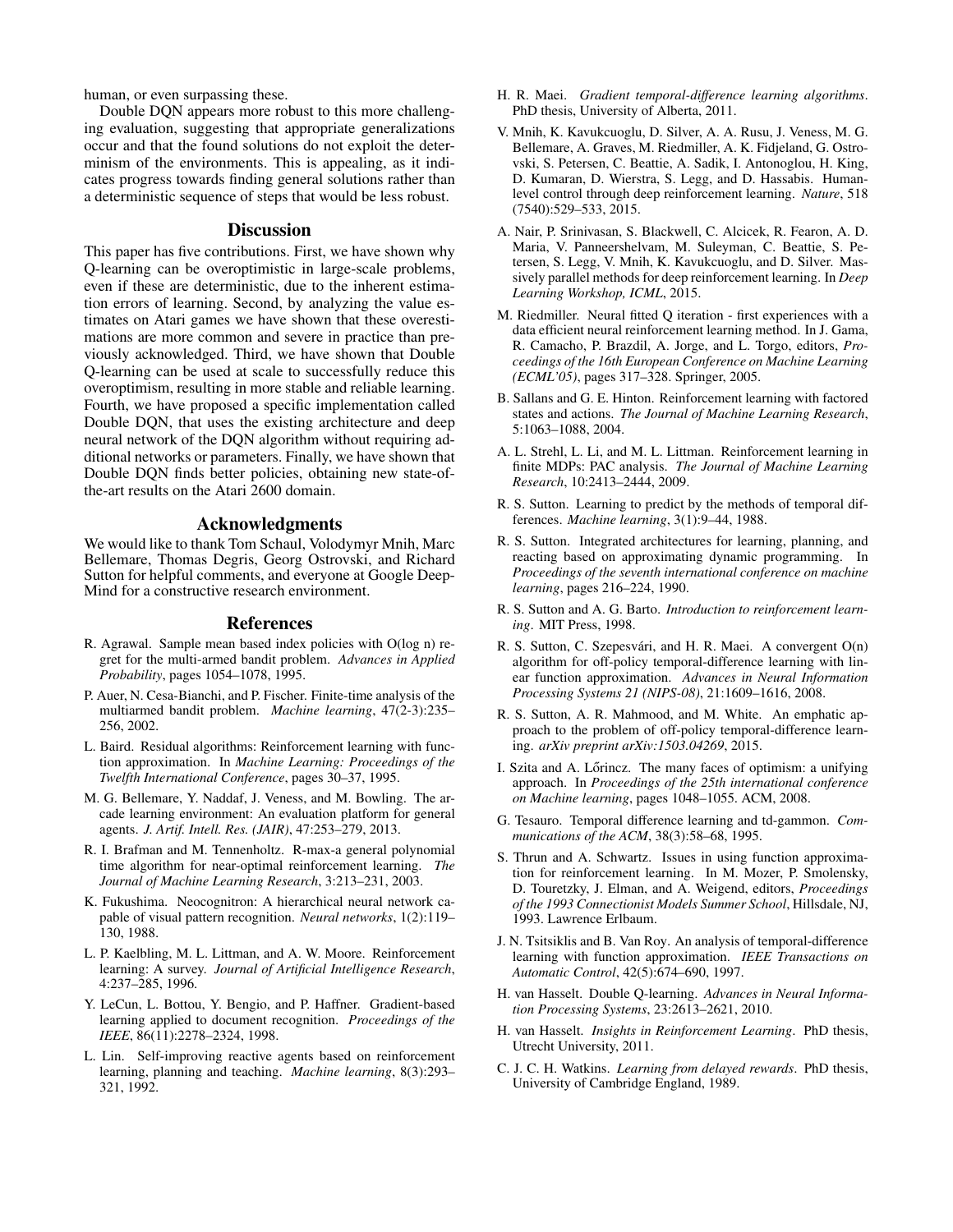# Appendix

Theorem 1. *Consider a state* s *in which all the true optimal action values are equal at*  $Q_*(s, a) = V_*(s)$  *for some*  $V_*(s)$ *. Let* Q<sup>t</sup> *be arbitrary value estimates that are on the whole unbiased in the sense that*  $\sum_{a} (Q_t(s, a) - V_*(s)) = 0$ *, but that are not all zero, such that*  $\frac{1}{m} \sum_a (Q_t(s, a) - V_*(s))^2 = C$  *for some*  $C > 0$ *, where*  $m \geq 2$  *is the number of actions in s. Under these conditions,*  $\max_a Q_t(s,a) \geq V_*(s) + \sqrt{\frac{C}{m-1}}.$  *This lower bound is tight. Under the same conditions, the lower bound on the absolute error of the Double Q-learning estimate is zero.*

*Proof of Theorem 1.* Define the errors for each action a as  $\epsilon_a$  =  $Q_t(s, a) - V_*(s)$ . Suppose that there exists a setting of  $\{\epsilon_a\}$  such that  $\max_{a \in a} \epsilon_a < \sqrt{\frac{C}{m-1}}$ . Let  $\{\epsilon_i^+\}$  be the set of positive  $\epsilon$  of size n, and  $\{\epsilon_j^-\}$  the set of strictly negative  $\epsilon$  of size  $m - n$  (such that  $\{\epsilon\} = \{\epsilon_i^+\} \cup \{\epsilon_j^-\}$ ). If  $n = m$ , then  $\sum_a \epsilon_a = 0 \implies$  $\epsilon_a = 0 \; \forall a$ , which contradicts  $\sum_a \epsilon_a^2 = mC$ . Hence, it must be that  $n \leq m-1$ . Then,  $\sum_{i=1}^{n} \epsilon_i^+ \leq n \max_i \epsilon_i^+ < n \sqrt{\frac{C}{m-1}}$ , and therefore (using the constraint  $\sum_{a} \epsilon_a = 0$ ) we also have that  $\sum_{j=1}^{m-n} |\epsilon_j^-| < n \sqrt{\frac{C}{m-1}}$ . This implies  $\max_j |\epsilon_j^-| < n \sqrt{\frac{C}{m-1}}$ . By Hölder's inequality, then

$$
\sum_{j=1}^{m-n} (\epsilon_j^-)^2 \le \sum_{j=1}^{m-n} |\epsilon_j^-| \cdot \max_j |\epsilon_j^-|
$$
  

$$
< n \sqrt{\frac{C}{m-1}} n \sqrt{\frac{C}{m-1}}.
$$

We can now combine these relations to compute an upper-bound on the sum of squares for all  $\epsilon_a$ :

$$
\sum_{a=1}^{m} (\epsilon_a)^2 = \sum_{i=1}^{n} (\epsilon_i^+)^2 + \sum_{j=1}^{m-n} (\epsilon_j^-)^2
$$
  

$$
< n \frac{C}{m-1} + n \sqrt{\frac{C}{m-1}} n \sqrt{\frac{C}{m-1}}
$$
  

$$
= C \frac{n(n+1)}{m-1}
$$
  

$$
\leq mC.
$$

This contradicts the assumption that  $\sum_{a=1}^{m} \epsilon_a^2 < mC$ , and therefore  $\max_{a \in \mathcal{a}} \epsilon_a \geq \sqrt{\frac{C}{m-1}}$  for all settings of  $\epsilon$  that satisfy the constraints. We can check that the lower-bound is tight by setting  $\epsilon_a = \sqrt{\frac{C}{m-1}}$  for  $a = 1, \ldots, m-1$  and  $\epsilon_m = -\sqrt{(m-1)C}$ . This verifies  $\sum_a \epsilon_a^2 = mC$  and  $\sum_a \epsilon_a = 0$ .

The only tight lower bound on the absolute error for Double Qlearning  $|Q'_t(s, \text{argmax}_a Q_t(s, a)) - V_*(s)|$  is zero. This can be seen by because we can have

$$
Q_t(s, a_1) = V_*(s) + \sqrt{C \frac{m-1}{m}},
$$

and

$$
Q_t(s, a_i) = V_*(s) - \sqrt{C \frac{1}{m(m-1)}}
$$
, for  $i > 1$ .

Then the conditions of the theorem hold. If then, furthermore, we have  $Q'_t(s, a_1) = V_*(s)$  then the error is zero. The remaining action values  $Q'_t(s, a_i)$ , for  $i > 1$ , are arbitrary.

Theorem 2. *Consider a state* s *in which all the true optimal action values are equal at*  $Q_*(s, a) = V_*(s)$ *. Suppose that the estimation errors*  $Q_t(s, a) - Q_*(s, a)$  *are independently distributed uniformly randomly in*  $[-1, 1]$ *. Then,* 

$$
\mathbb{E}\left[\max_{a} Q_t(s, a) - V_*(s)\right] = \frac{m-1}{m+1}
$$

*Proof.* Define  $\epsilon_a = Q_t(s, a) - Q_*(s, a)$ ; this is a uniform random variable in [−1, 1]. The probability that  $\max_a Q_t(s, a) \leq x$ for some x is equal to the probability that  $\epsilon_a \leq x$  for all a simultaneously. Because the estimation errors are independent, we can derive

$$
P(\max_{a} \epsilon_{a} \leq x) = P(X_{1} \leq x \land X_{2} \leq x \land \dots \land X_{m} \leq x)
$$

$$
= \prod_{a=1}^{m} P(\epsilon_{a} \leq x).
$$

The function  $P(\epsilon_a \leq x)$  is the cumulative distribution function (CDF) of  $\epsilon_a$ , which here is simply defined as

$$
P(\epsilon_a \le x) = \begin{cases} 0 & \text{if } x \le -1 \\ \frac{1+x}{2} & \text{if } x \in (-1,1) \\ 1 & \text{if } x \ge 1 \end{cases}
$$

This implies that

$$
P(\max_{a} \epsilon_{a} \leq x) = \prod_{a=1}^{m} P(\epsilon_{a} \leq x)
$$
  
= 
$$
\begin{cases} 0 & \text{if } x \leq -1 \\ \left(\frac{1+x}{2}\right)^{m} & \text{if } x \in (-1,1) \\ 1 & \text{if } x \geq 1 \end{cases}
$$

This gives us the CDF of the random variable  $\max_a \epsilon_a$ . Its expectation can be written as an integral

$$
\mathbb{E}\left[\max_a \epsilon_a\right] = \int_{-1}^1 x f_{\max}(x) \, \mathrm{d}x \,,
$$

where  $f_{\text{max}}$  is the probability density function of this variable, defined as the derivative of the CDF:  $f_{\text{max}}(x) = \frac{d}{dx} P(\max_a \epsilon_a \leq$ x), so that for  $x \in [-1, 1]$  we have  $f_{\text{max}}(x) = \frac{m}{2} \left(\frac{1+x}{2}\right)^{m-1}$ . Evaluating the integral yields

$$
\mathbb{E}\left[\max_{a} \epsilon_{a}\right] = \int_{-1}^{1} x f_{\max}(x) dx
$$

$$
= \left[\left(\frac{x+1}{2}\right)^{m} \frac{mx-1}{m+1}\right]_{-1}^{1}
$$

$$
= \frac{m-1}{m+1}.
$$

# Experimental Details for the Atari 2600 Domain

We selected the 49 games to match the list used by Mnih et al. (2015), see Tables below for the full list. Each agent step is composed of four frames (the last selected action is repeated during these frames) and reward values (obtained from the Arcade Learning Environment (Bellemare et al., 2013)) are clipped between -1 and 1.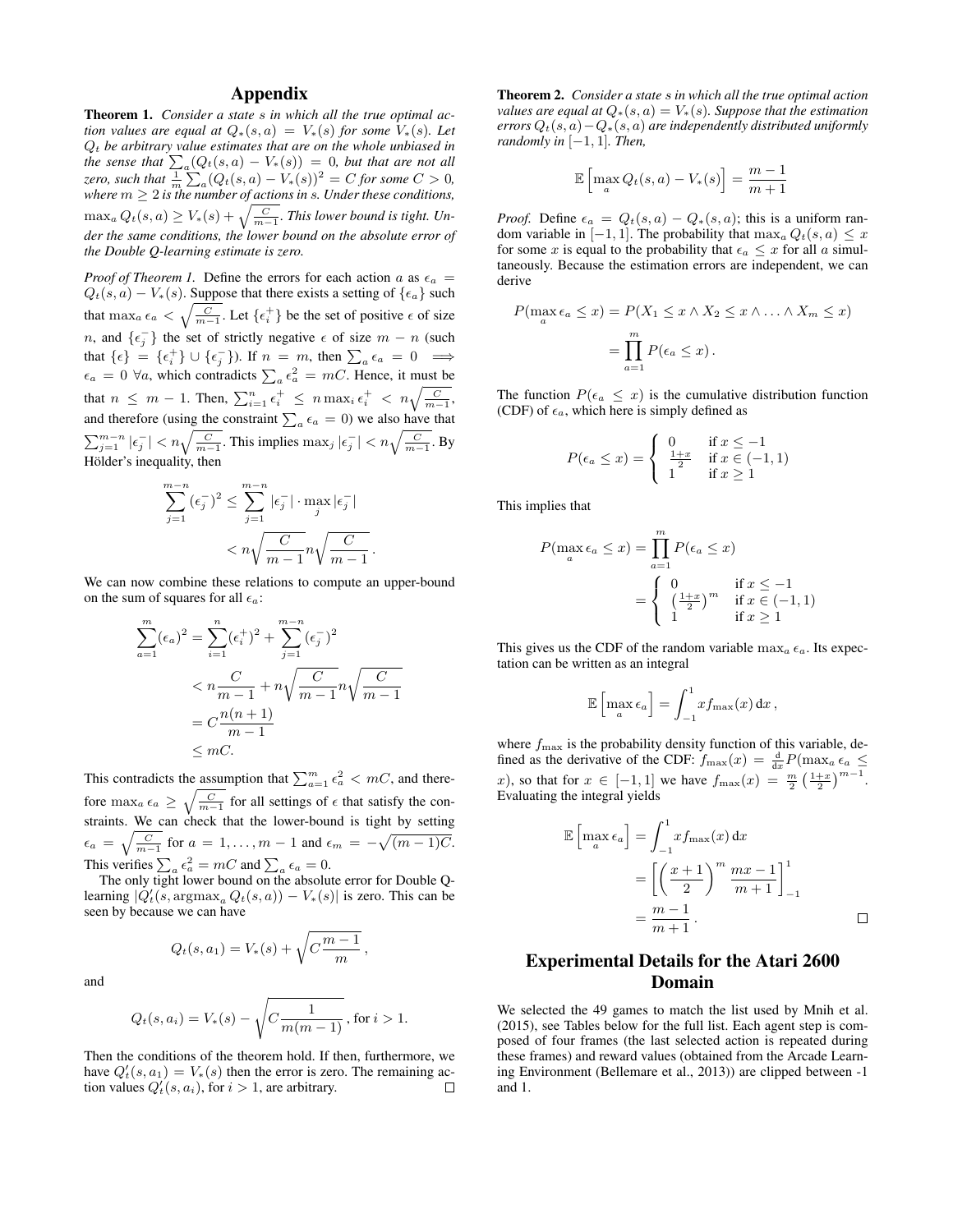## Network Architecture

The convolution network used in the experiment is exactly the one proposed by proposed by Mnih et al. (2015), we only provide details here for completeness. The input to the network is a 84x84x4 tensor containing a rescaled, and gray-scale, version of the last four frames. The first convolution layer convolves the input with 32 filters of size 8 (stride 4), the second layer has 64 layers of size 4 (stride 2), the final convolution layer has 64 filters of size 3 (stride 1). This is followed by a fully-connected hidden layer of 512 units. All these layers are separated by Rectifier Linear Units (ReLu). Finally, a fully-connected linear layer projects to the output of the network, i.e., the Q-values. The optimization employed to train the network is RMSProp (with momentum parameter 0.95).

## Hyper-parameters

In all experiments, the discount was set to  $\gamma = 0.99$ , and the learning rate to  $\alpha = 0.00025$ . The number of steps between target network updates was  $\tau = 10,000$ . Training is done over 50M steps (i.e., 200M frames). The agent is evaluated every 1M steps, and the best policy across these evaluations is kept as the output of the learning process. The size of the experience replay memory is 1M tuples. The memory gets sampled to update the network every 4 steps with minibatches of size 32. The simple exploration policy used is an  $\epsilon$ -greedy policy with the  $\epsilon$  decreasing linearly from 1 to 0.1 over 1M steps.

# Supplementary Results in the Atari 2600 Domain

The Tables below provide further detailed results for our experiments in the Atari domain.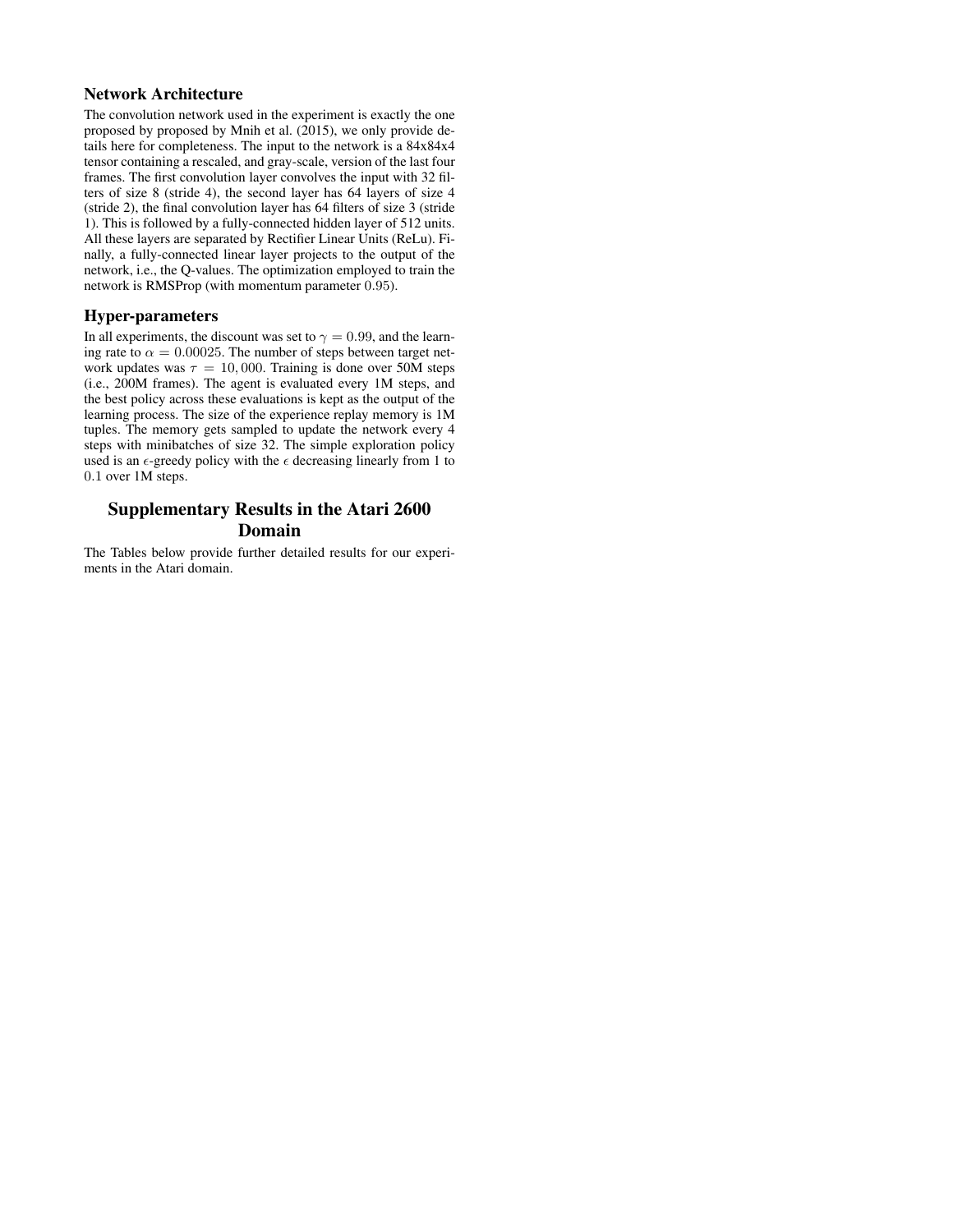| Game                   | <b>Random</b> | <b>Human</b> | <b>DQN</b> | <b>Double DQN</b> |
|------------------------|---------------|--------------|------------|-------------------|
| Alien                  | 227.80        | 6875.40      | 3069.33    | 2907.30           |
| Amidar                 | 5.80          | 1675.80      | 739.50     | 702.10            |
| Assault                | 222.40        | 1496.40      | 3358.63    | 5022.90           |
| Asterix                | 210.00        | 8503.30      | 6011.67    | 15150.00          |
| Asteroids              | 719.10        | 13156.70     | 1629.33    | 930.60            |
| Atlantis               | 12850.00      | 29028.10     | 85950.00   | 64758.00          |
| <b>Bank Heist</b>      | 14.20         | 734.40       | 429.67     | 728.30            |
| <b>Battle Zone</b>     | 2360.00       | 37800.00     | 26300.00   | 25730.00          |
| Beam Rider             | 363.90        | 5774.70      | 6845.93    | 7654.00           |
| Bowling                | 23.10         | 154.80       | 42.40      | 70.50             |
| Boxing                 | 0.10          | 4.30         | 71.83      | 81.70             |
| <b>Breakout</b>        | 1.70          | 31.80        | 401.20     | 375.00            |
| Centipede              | 2090.90       | 11963.20     | 8309.40    | 4139.40           |
| <b>Chopper Command</b> | 811.00        | 9881.80      | 6686.67    | 4653.00           |
| Crazy Climber          | 10780.50      | 35410.50     | 114103.33  | 101874.00         |
| Demon Attack           | 152.10        | 3401.30      | 9711.17    | 9711.90           |
| Double Dunk            | $-18.60$      | $-15.50$     | $-18.07$   | $-6.30$           |
| Enduro                 | 0.00          | 309.60       | 301.77     | 319.50            |
| <b>Fishing Derby</b>   | $-91.70$      | 5.50         | $-0.80$    | 20.30             |
| Freeway                | 0.00          | 29.60        | 30.30      | 31.80             |
| Frostbite              | 65.20         | 4334.70      | 328.33     | 241.50            |
| Gopher                 | 257.60        | 2321.00      | 8520.00    | 8215.40           |
| Gravitar               | 173.00        | 2672.00      | 306.67     | 170.50            |
| H.E.R.O.               | 1027.00       | 25762.50     | 19950.33   | 20357.00          |
| Ice Hockey             | $-11.20$      | 0.90         | $-1.60$    | $-2.40$           |
| James Bond             | 29.00         | 406.70       | 576.67     | 438.00            |
| Kangaroo               | 52.00         | 3035.00      | 6740.00    | 13651.00          |
| Krull                  | 1598.00       | 2394.60      | 3804.67    | 4396.70           |
| Kung-Fu Master         | 258.50        | 22736.20     | 23270.00   | 29486.00          |
| Montezuma's Revenge    | 0.00          | 4366.70      | 0.00       | 0.00              |
| Ms. Pacman             | 307.30        | 15693.40     | 2311.00    | 3210.00           |
| Name This Game         | 2292.30       | 4076.20      | 7256.67    | 6997.10           |
| Pong                   | $-20.70$      | 9.30         | 18.90      | 21.00             |
| Private Eye            | 24.90         | 69571.30     | 1787.57    | 670.10            |
| $Q*Bert$               | 163.90        | 13455.00     | 10595.83   | 14875.00          |
| <b>River Raid</b>      | 1338.50       | 13513.30     | 8315.67    | 12015.30          |
| Road Runner            | 11.50         | 7845.00      | 18256.67   | 48377.00          |
| Robotank               | 2.20          | 11.90        | 51.57      | 46.70             |
| Seaguest               | 68.40         | 20181.80     | 5286.00    | 7995.00           |
| Space Invaders         | 148.00        | 1652.30      | 1975.50    | 3154.60           |
| <b>Star Gunner</b>     | 664.00        | 10250.00     | 57996.67   | 65188.00          |
| Tennis                 | $-23.80$      | $-8.90$      | $-2.47$    | 1.70              |
| Time Pilot             | 3568.00       | 5925.00      | 5946.67    | 7964.00           |
| Tutankham              | 11.40         | 167.60       | 186.70     | 190.60            |
| Up and Down            | 533.40        | 9082.00      | 8456.33    | 16769.90          |
| Venture                | 0.00          | 1187.50      | 380.00     | 93.00             |
| Video Pinball          | 16256.90      | 17297.60     | 42684.07   | 70009.00          |
| Wizard of Wor          | 563.50        | 4756.50      | 3393.33    | 5204.00           |
| Zaxxon                 | 32.50         | 9173.30      | 4976.67    | 10182.00          |

Table 3: Raw scores for the no-op evaluation condition (5 minutes emulator time). DQN as given by Mnih et al. (2015).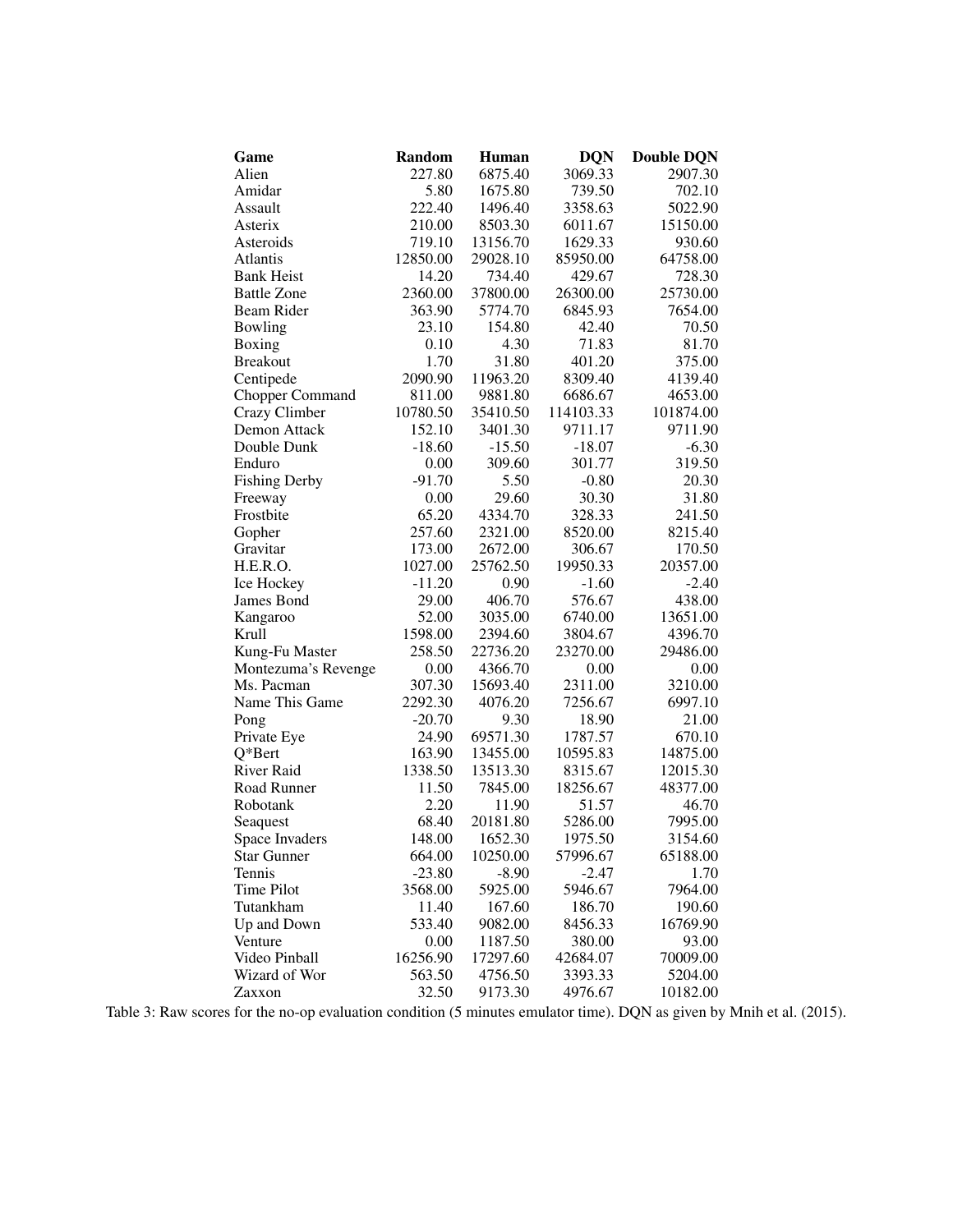| Game                   | <b>DQN</b> | <b>Double DQN</b> |
|------------------------|------------|-------------------|
| Alien                  | 42.75 %    | 40.31 %           |
| Amidar                 | 43.93%     | 41.69%            |
| Assault                | 246.17 %   | 376.81 %          |
| Asterix                | 69.96%     | 180.15 %          |
| Asteroids              | $7.32\%$   | 1.70%             |
| Atlantis               | 451.85 %   | 320.85 %          |
| <b>Bank Heist</b>      | 57.69 %    | 99.15 %           |
| <b>Battle Zone</b>     | 67.55 %    | 65.94 %           |
| Beam Rider             | 119.80%    | 134.73 %          |
| Bowling                | 14.65 %    | 35.99 %           |
| Boxing                 | 1707.86 %  | 1942.86 %         |
| <b>Breakout</b>        | 1327.24 %  | 1240.20%          |
| Centipede              | 62.99 %    | 20.75 %           |
| <b>Chopper Command</b> | 64.78 %    | 42.36 %           |
| Crazy Climber          | 419.50 %   | 369.85%           |
| Demon Attack           | 294.20 %   | 294.22 %          |
| Double Dunk            | $17.10\%$  | 396.77 %          |
| Enduro                 | 97.47 %    | 103.20%           |
| <b>Fishing Derby</b>   | 93.52%     | 115.23 %          |
| Freeway                | 102.36 %   | 107.43 %          |
| Frostbite              | 6.16%      | 4.13%             |
| Gopher                 | 400.43 %   | 385.66%           |
| Gravitar               | 5.35 %     | $-0.10\%$         |
| H.E.R.O.               | 76.50 %    | 78.15 %           |
| Ice Hockey             | 79.34 %    | 72.73 %           |
| James Bond             | 145.00 %   | 108.29%           |
| Kangaroo               | 224.20%    | 455.88%           |
| Krull                  | 277.01 %   | 351.33%           |
| Kung-Fu Master         | 102.37 %   | 130.03 $%$        |
| Montezuma's Revenge    | $0.00 \%$  | $0.00\%$          |
| Ms. Pacman             | 13.02 %    | 18.87 %           |
| Name This Game         | 278.29 %   | 263.74%           |
| Pong                   | 132.00 %   | 139.00%           |
| Private Eye            | $2.53\%$   | $0.93\%$          |
| $Q*Bert$               | 78.49 %    | 110.68%           |
| River Raid             | 57.31 %    | 87.70%            |
| Road Runner            | 232.91 %   | 617.42%           |
| Robotank               | 508.97 %   | 458.76%           |
| Seaquest               | 25.94 %    | 39.41 %           |
| Space Invaders         | 121.49 %   | 199.87 %          |
| <b>Star Gunner</b>     | 598.09%    | 673.11 %          |
| Tennis                 | 143.15 %   | 171.14 %          |
| Time Pilot             | 100.92%    | 186.51 %          |
| Tutankham              | 112.23 %   | 114.72%           |
| Up and Down            | 92.68 %    | 189.93%           |
| Venture                | 32.00 %    | 7.83%             |
| Video Pinball          | 2539.36%   | 5164.99 %         |
| Wizard of Wor          | 67.49 %    | 110.67 %          |
| Zaxxon                 | 54.09%     | 111.04 %          |

Table 4: Normalized results for no-op evaluation condition (5 minutes emulator time).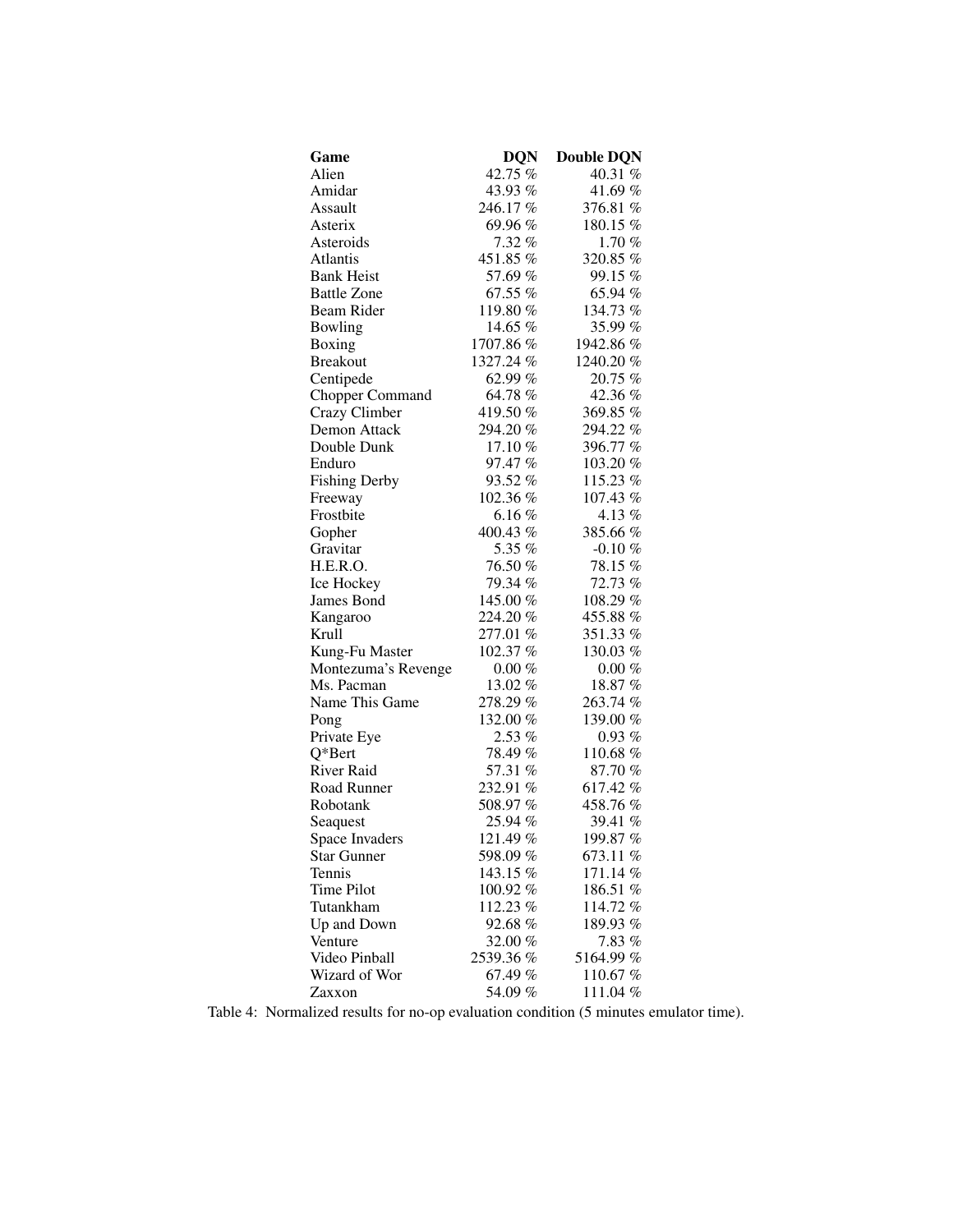| Game                 | Random               | <b>Human</b>  | <b>DQN</b>     | <b>Double DQN</b> | Double DQN (tuned) |
|----------------------|----------------------|---------------|----------------|-------------------|--------------------|
| Alien                | 128.30               | 6371.30       | 570.2          | 621.6             | 1033.4             |
| Amidar               | 11.80                | 1540.40       | 133.4          | 188.2             | 169.1              |
| Assault              | 166.90               | 628.90        | 3332.3         | 2774.3            | 6060.8             |
| Asterix              | 164.50               | 7536.00       | 124.5          | 5285.0            | 16837.0            |
| Asteroids            | 871.30               | 36517.30      | 697.1          | 1219.0            | 1193.2             |
| Atlantis             | 13463.00             | 26575.00      | 76108.0        | 260556.0          | 319688.0           |
| <b>Bank Heist</b>    | 21.70                | 644.50        | 176.3          | 469.8             | 886.0              |
| <b>Battle Zone</b>   | 3560.00              | 33030.00      | 17560.0        | 25240.0           | 24740.0            |
| Beam Rider           | 254.60               | 14961.00      | 8672.4         | 9107.9            | 17417.2            |
| <b>Berzerk</b>       | 196.10               | 2237.50       |                | 635.8             | 1011.1             |
| Bowling              | 35.20                | 146.50        | 41.2           | 62.3              | 69.6               |
| Boxing               | $-1.50$              | 9.60          | 25.8           | 52.1              | 73.5               |
| <b>Breakout</b>      | 1.60                 | 27.90         | 303.9          | 338.7             | 368.9              |
| Centipede            | 1925.50              | 10321.90      | 3773.1         | 5166.6            | 3853.5             |
| Chopper Command      | 644.00               | 8930.00       | 3046.0         | 2483.0            | 3495.0             |
| Crazy Climber        | 9337.00              | 32667.00      | 50992.0        | 94315.0           | 113782.0           |
| Defender             | 1965.50              | 14296.00      |                | 8531.0            | 27510.0            |
| Demon Attack         | 208.30               | 3442.80       | 12835.2        | 13943.5           | 69803.4            |
| Double Dunk          | $-16.00$             | $-14.40$      | $-21.6$        | $-6.4$            | $-0.3$             |
| Enduro               | $-81.80$<br>$-77.10$ | 740.20        | 475.6          | 475.9             | 1216.6             |
| <b>Fishing Derby</b> | 0.10                 | 5.10<br>25.60 | $-2.3$<br>25.8 | $-3.4$<br>26.3    | 3.2<br>28.8        |
| Freeway<br>Frostbite | 66.40                | 4202.80       | 157.4          | 258.3             | 1448.1             |
| Gopher               | 250.00               | 2311.00       | 2731.8         | 8742.8            | 15253.0            |
| Gravitar             | 245.50               | 3116.00       | 216.5          | 170.0             | 200.5              |
| H.E.R.O.             | 1580.30              | 25839.40      | 12952.5        | 15341.4           | 14892.5            |
| Ice Hockey           | $-9.70$              | 0.50          | $-3.8$         | $-3.6$            | $-2.5$             |
| James Bond           | 33.50                | 368.50        | 348.5          | 416.0             | 573.0              |
| Kangaroo             | 100.00               | 2739.00       | 2696.0         | 6138.0            | 11204.0            |
| Krull                | 1151.90              | 2109.10       | 3864.0         | 6130.4            | 6796.1             |
| Kung-Fu Master       | 304.00               | 20786.80      | 11875.0        | 22771.0           | 30207.0            |
| Montezuma's Revenge  | 25.00                | 4182.00       | 50.0           | 30.0              | 42.0               |
| Ms. Pacman           | 197.80               | 15375.00      | 763.5          | 1401.8            | 1241.3             |
| Name This Game       | 1747.80              | 6796.00       | 5439.9         | 7871.5            | 8960.3             |
| Phoenix              | 1134.40              | 6686.20       |                | 10364.0           | 12366.5            |
| Pit Fall             | $-348.80$            | 5998.90       |                | $-432.9$          | $-186.7$           |
| Pong                 | $-18.00$             | 15.50         | 16.2           | 17.7              | 19.1               |
| Private Eye          | 662.80               | 64169.10      | 298.2          | 346.3             | $-575.5$           |
| Q*Bert               | 183.00               | 12085.00      | 4589.8         | 10713.3           | 11020.8            |
| River Raid           | 588.30               | 14382.20      | 4065.3         | 6579.0            | 10838.4            |
| Road Runner          | 200.00               | 6878.00       | 9264.0         | 43884.0           | 43156.0            |
| Robotank             | 2.40                 | 8.90          | 58.5           | 52.0              | 59.1               |
| Seaquest             | 215.50               | 40425.80      | 2793.9         | 4199.4            | 14498.0            |
| <b>Skiing</b>        | $-15287.40$          | $-3686.60$    |                | $-29404.3$        | $-11490.4$         |
| Solaris              | 2047.20              | 11032.60      |                | 2166.8            | 810.0              |
| Space Invaders       | 182.60               | 1464.90       | 1449.7         | 1495.7            | 2628.7             |
| <b>Star Gunner</b>   | 697.00               | 9528.00       | 34081.0        | 53052.0           | 58365.0            |
| Surround             | $-9.70$              | 5.40          |                | $-7.6$            | 1.9                |
| Tennis               | $-21.40$             | $-6.70$       | $-2.3$         | 11.0              | $-7.8$             |
| Time Pilot           | 3273.00              | 5650.00       | 5640.0         | 5375.0            | 6608.0             |
| Tutankham            | 12.70                | 138.30        | 32.4           | 63.6              | 92.2               |
| Up and Down          | 707.20               | 9896.10       | 3311.3         | 4721.1            | 19086.9            |
| Venture              | 18.00                | 1039.00       | 54.0           | 75.0              | 21.0               |
| Video Pinball        | 20452.0              | 15641.10      | 20228.1        | 148883.6          | 367823.7           |
| Wizard of Wor        | 804.00               | 4556.00       | 246.0          | 155.0             | 6201.0             |
| <b>Yars Revenge</b>  | 1476.90              | 47135.20      |                | 5439.5            | 6270.6             |
| Zaxxon               | 475.00               | 8443.00       | 831.0          | 7874.0            | 8593.0             |

Table 5: Raw scores for the human start condition (30 minutes emulator time). DQN as given by Nair et al. (2015).